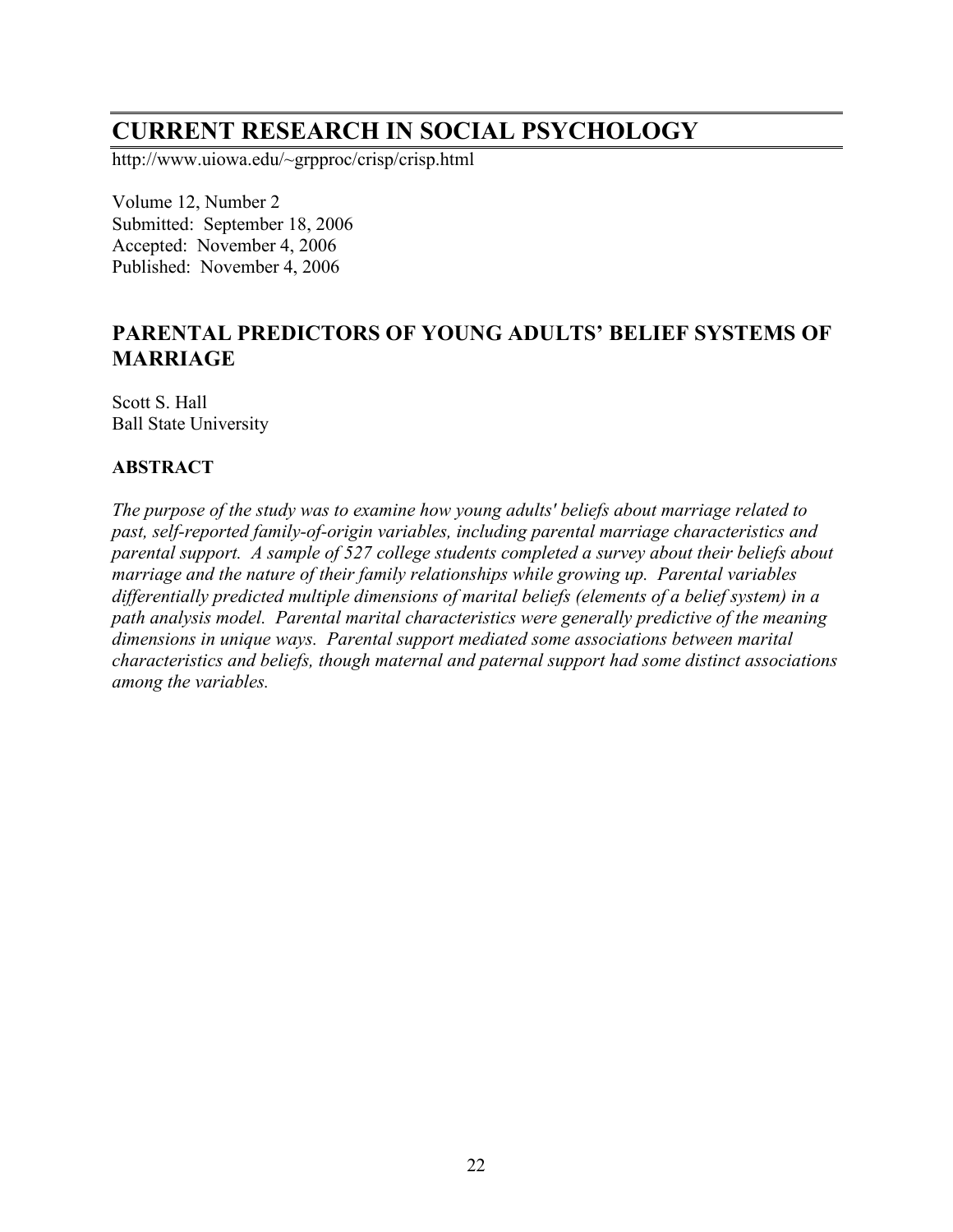## **INTRODUCTION**

A growing body of research has demonstrated that personal cognition about intimate relationships is an important factor in explaining relationship satisfaction and behavior (e.g., Baucom, Epstein, Rankin, & Burnett, 1996; Bradbury & Fincham, 1993; Eidelson & Epstein, 1982; Franuik, Cohen, & Pomerantz, 2002; Knee, Patrick, Vietor, & Neighbors, 2004; Kurdek, 1992). Such research has emphasized "unrealistic" or "dysfunctional" relationship beliefs about gender roles, conflict, and happiness and their associations with marital strife and communication problems. One's assumptions about marriage as a particular type of relationship may contribute to one's perceptions about one's own marriage and how one addresses issues related to marital adjustment. Much less is known, however, about the origin and development of marriage-related cognitions.

In a prior investigation, I reviewed how beliefs, attitudes, and expectations that people have about marriage typically had been studied and reported in scholarly literature (Hall, 2006). I noted that a significant proportion of studies of relationship beliefs were not specific to the marital relationship, thus failing to account for any unique aspects of marriage that may involve a particular set of personal beliefs and expectations. It was also apparent that researchers usually took a narrow approach to the study of marital beliefs that only captured a small portion of a person's overall perception or belief system of what marriage means as a specific type of relationship. I proposed taking a more comprehensive yet marriage-specific approach to studying the possible beliefs that young adults could have about marriage and I organized the marital beliefs that had been identified in the literature as a whole into five key themes or dimensions of martial meaning. The purpose of the current study was to investigate associations between young adults' marital beliefs and family of origin relationships—namely perceived parents' marital characteristics and parental support.

#### **Theoretical Background**

One's knowledge and understanding of something can be thought of as a system of beliefs (Rokeach, 1968). One's system of marital beliefs is important to analyze because it likely plays a role in how one feels about and acts in regard to marriage. According to a Symbolic Interactionism (SI), the meaning that something holds for an individual shapes the individual's behavior toward it (Blumer, 1969). Personal assumptions about marriage would reflect what marriage means to someone, and behavior in regard to preparing for and participating in a marriage should be influenced by those assumptions. In a prior study, I introduced the concept of *marital meaning* as the meaning that the marriage holds for and individual, which broadly incorporates beliefs and assumptions about what marriage is as a particular type of relationship. I citied multiple theoretical and empirical examples to illustrate possible implications of marital meaning for understanding marital functioning and stability (see Hall, 2006 and the subsequent literature review for examples). I reviewed prior research to investigate how meanings of marriage (or any facet of marriage) had been conceptualized and studied, and conducted a qualitative content analysis that sought to identify recurring themes or dimensions of marital meaning. Five themes/dimensions emerged from the analysis. Their descriptions are as follows: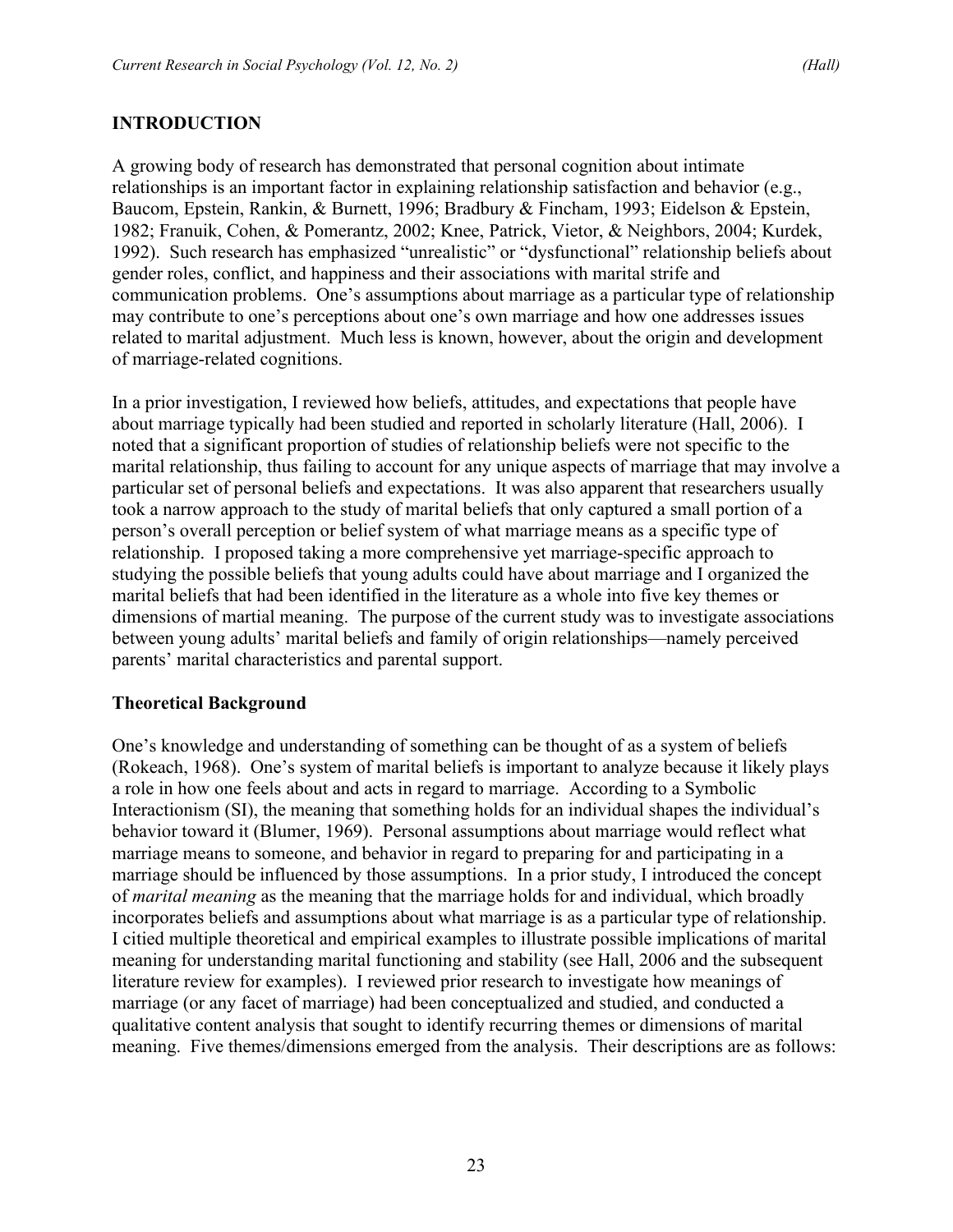1. *Special status of marriage vs. neutral alternative*. This dimension encompasses ideas about the nature of marriage that elevates it to a special if not sacred status above other types of intimate relationships. Marriage can be seen as the ultimate expression of love and intimacy toward a partner, the most satisfying type of relationship one can have. Conversely, marriage may be thought of as simply one of many types of equally valuable couple relationships available for couples, or simply a "piece of paper."

2. *Self-fulfillment vs. obligation.* This dimension includes various notions of what one can obtain from marriage that is self-oriented. Marriage can be perceived as a means for receiving emotional fulfillment and/or economic security, and for completing one's sense of self. Conversely, marriage can be though of as more of a social obligation for individuals, to be placed ahead of personal fulfillment.

3. *Mutuality vs. individuality*. This dimension addresses issues of what marriage means for one's sense of individuality. Some may perceive marriage as a necessary surrender of individuality and merging of identities to gain of a joint, symbiotic identity, while others see spouses as more independent with little dependency and/or restriction of autonomy.

4. *Romanticism vs. pragmatism*. This dimension incorporates the views that marriage is ideally for soul mates; that it is only good when there is complete acceptance and agreement; that it should always be happy, spontaneous, and satisfying; and that it shouldn't require much work to make a successful marriage. Conversely, people can also see marriage as a very practical exchange system that is not strongly associated with these romantic ideals.

5. *Role hierarchy vs. role parallelism*. Some marital concepts may relate along a common dimensions of power and control in marriage. Marriage can be seen as a hierarchy of roles that are often associated with gender, or it can be seen as a more mutual, egalitarian union characteristic of sharing and companionship.

These dimensions do not cover every possible facet of marriage, but are reoccurring themes within the literature as a whole (but not within a single study). They can be thought of as interrelated but distinct facets of a specific phenomenon (the marital relationship). Simultaneously accounting for these multiple facets or dimensions can give a more complete representation of what marriage means to an individual and can be thought of as a system of beliefs of marriage. The extent to which an individual more heavily endorses one end of each dimension over the other is likely influenced by a variety of sources (to be discussed below), some of which may be more relevant to one or more particular dimensions.

SI also includes assumptions that address how people develop their subjective interpretations of their roles and circumstances that can be applied to finding meaning in marriage. First, people learn about the nature of the roles they will acquire from the larger social/cultural environment in which they live (Stryker, 1980; Thornton & Nardi, 1975). Social norms regarding family relationships, religious values, and ethnic heritage may help shape the meaning people ascribe to their identity roles that are associated with the institution of marriage (Oropesa, & Gorman, 2000; Rogers, & Amato, 2000; Wimberley, 1992), and thus influence the very meaning that marriage can have for them as a spouse or eventual spouse. Those growing up in the same time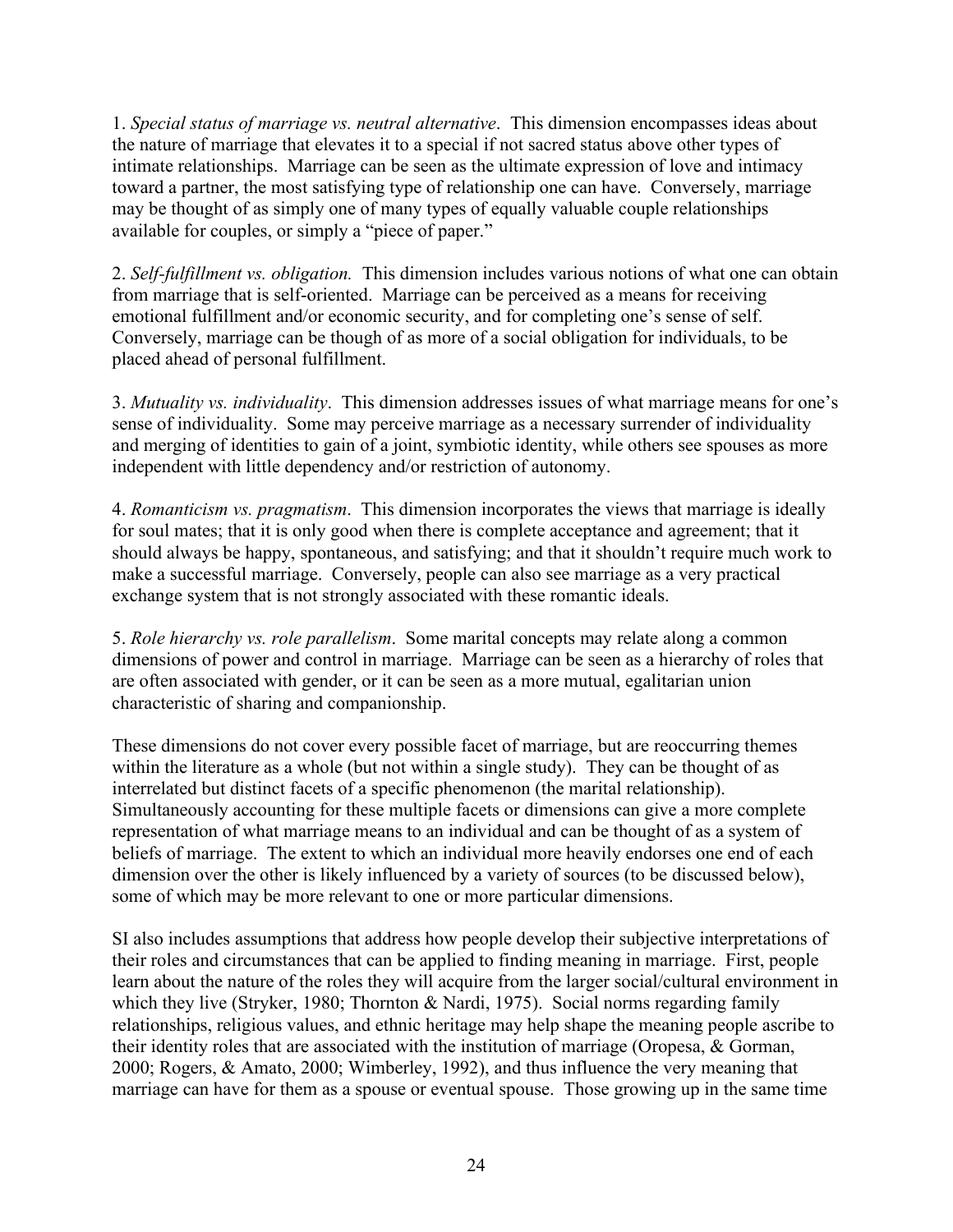period and within similar societies or subcultures would be expected to have substantially similar understandings of marriage.

An additional assumption of SI is that social interaction with people in one's immediate context/environment also acts to socialize people how to think (create meaning) about circumstances and concepts (Blumer, 1969; Stryker, 1980). In the case of forming meaning about marriage, interaction with family members during one's childhood would logically play an important role in shaping one's ideas about intimate relations in addition to the influences of boarder social norms (Stryker, 1980; Wamboldt & Reiss, 1989).

The theoretical framework provided by SI is consistent with the fundamental assumption of this study—namely, that the way people think about and define marriage has implications for behavior relevant to preparing for and being married. Most existing research has not been framed within the particular aim of understanding marital meaning. However, some studies have investigated individual and interpersonal links to people's beliefs, expectations, and attitudes about marriage that could be thought of as reflections marital meaning. I reviewed this body of research as a guide to select relevant constructs (prior to or outside of marriage itself) that would be expected to relate to marital meaning (the five dimensions) based on the premises of SI.

#### *Predicting Marital Meaning*

Consistent with Social Learning Theory (Bandura, 1977), children are expected to imitate behavior modeled by their parents, especially if such behavior is rewarded. This line of reasoning has been applied to investigating an intergenerational transmission of divorce (Feng, Giarrusso, Bengtson, & Frye, 1999), marital discord (Amato & Booth, 2001), and intimate violence (Egeland, 1993). Such research typically focuses on the transmission of behaviors. However, for an observed behavior to be imitated, the observer must cognitively encode and retain the information (Bandura, 1997). It would be expected that witnessing parental interaction (or the nature of the parents' marital relationship) would have a cognitive impact on an observing child's perceptions of marriage, or—within the Symbolic Interaction framework—marital meaning. Exposure to parental interaction contributes to a template or "schema" for thinking about family relationships (including marriage) that is fairly stable through one's life (Baldwin, 1992).

As noted in the theoretical framework for this study, the creation of meaning is influenced by interaction with family members. There is some evidence to support connections between parental relationship variables and child perceptions of marriage or marriage-related processes. For example, parents' marital conflict has been associated with offspring's negative attitudes toward marriage (Gabardi & Rosen, 1992) and less confidence in having a successful marriage (Carnelley & Janoff-Bulman, 1992). Partner psychological abuse toward one's mother was associated with more dysfunctional beliefs about marital conflict and a spouse's ability to change (Dostal & Langhinrichsen-Rohling, 1997). Parental divorce has been associated with less confidence about one's ability to maintain a future long-term marriage (Dostal & Langhinrichsen-Rohling, 1997), less commitment toward marriage (Amato & DeBoer, 2001), and greater acceptance of non-marital cohabitation and of divorce (males only) (Black & Sprenkle, 1991). These studies have not directly analyzed marital meaning per se, and have not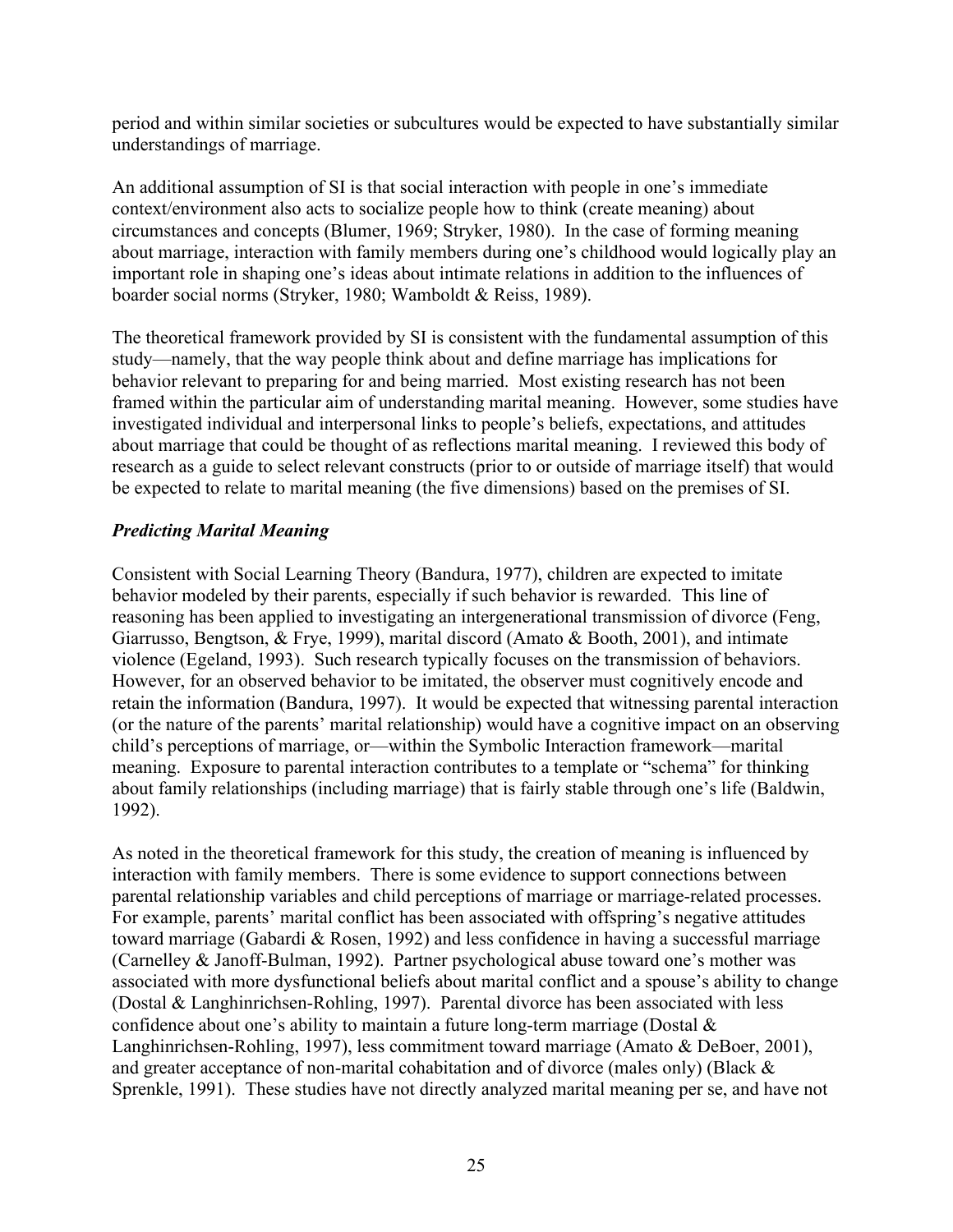analyzed a wide variety of parents' marital characteristics, but illustrate that a subjective cognitive component that may be relevant to one's future marriage may be related to a one's exposure to parental marital characteristics. Perhaps other characteristics of the parents' marriage (not investigated in these prior studies) may also influence offspring's marital meaning because of what was modeled in the home.

Other parental factors may also be relevant to marital meanings. A supportive parent-child relationship has been a key antecedent of a variety of outcomes in child developmental and family relations literatures (Amato & Booth, 1997), and could similarly be related to a child's eventual expectations of how love and support should be expressed in the home. The nature of parents' interactions with their children can shape children's general "paradigms" of intimate relationships, such as marriage (Marks, 1986). Furthermore, parents transmit their values and attitudes to their children, especially when they have a close parent-child relationship (Taris, Semin  $& Bok$ , 1998). Such transmission may also be an important pathway from the family context to a person's perspectives on marriage. For example, mothers' negative attitudes toward living together outside of marriage predicted their children's negative attitudes toward cohabitation—as well as a lesser likelihood of cohabiting (Axinn & Thornton, 1993). Regarding the parent-child relationship and cognitions/perceptions related to marriage, some previous research illustrates possible connections. Namely, those who were abused by their fathers reported less confidence in their own ability to maintain a long-lasting marriage (Dostal & Langhinrichsen-Rohling, 1997), and those who felt more parental intimidation and pressure to choose sides with a parent held more negative attitudes about marriage (Larson, Benson, Wilson, & Medora, 1998). Growing up with at least one alcoholic parent has been associated with more negative opinions and feelings about marriage, feeling less ready for marriage, and desiring to wait longer (compared to other youth) before marrying (Larson & Thayne, 1998). Previous research reveals little about specific cognitions directly regarding what marriage means to people, but these studies suggest that parent-child experiences correlate with some specific notions or feelings about marriage that could be rooted in one's system of marital beliefs.

#### *The Current Study*

The purpose of this study was to explore associations between the meaning (belief system) that marriage has for unmarried young adults and family constructs that could be related to that meaning. A path analysis was constructed that included the three dimensions of marital meaning that were identified in a previous analysis (Hall, 2006) as endogenous variables. Parental variables were largely viewed as exogenous or predictor variables relative to the meaning dimensions. Previous research has found that the nature of the parents' relationship can impact how parents interact with their children (Davies & Cummings, 1994). Thus, in addition to being predictors of the meaning variables, the parent-child relationship variables were incorporated into the model as being predicted by the other parental relationship variables and predictive of the meaning dimensions. The specific research question was: how did variation in marital meaning relate to parental relationship variables for a sample of unmarried young adults?

I expected that because the marital dimensions focus on conceptually and empirically interrelated but distinct facets of marriage (see Hall, 2006) that the family variables would be differentially related to (or in some cases not be associated at all) each of the three dimensions. Because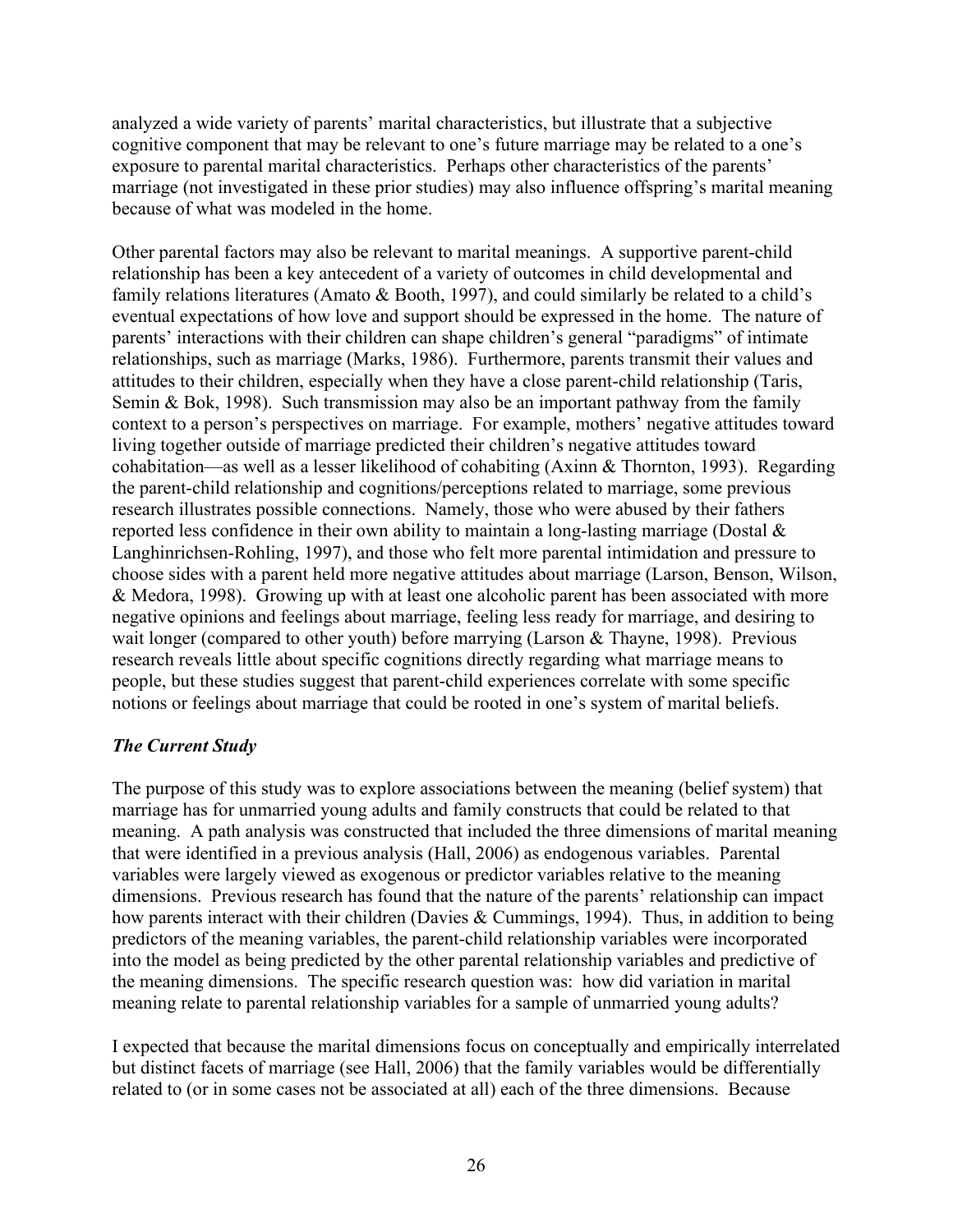learning that occurs through modeling/transmission is most likely to take hold when that which is modeled is relevant or generalizable to the observer's circumstances or alternatives (Bandura, 1977), a given family variable that is similar in content to a given meaning dimension (and thus potentially more generalizable to one another) were expected to be more strongly associated than other pairs of variables. Thus, for example, affection in the parents' marriage was expected to be more likely (or highly) correlated with *romanticism* than *role-hierarchy* because the first two variables are conceptually more similar than the first and third variable. Furthermore, given that variables representing one's parents' marriage and parent-child relationships are concurrently in the model, it was expected that the parental support variables be less predictive of beliefs about marriage than the parents' marriage variables because the parents' marriage is conceptually more parallel to thoughts about marriage as an institution than is a parent-child relationship.

It was difficult to have specific expectations regarding the associations between each predictor variable and each of the five dimensions because of the sparseness of existing literature that has directly and broadly studied marital meaning. However, some general patterns may be expected that would be consistent with the related reviewed literature as a whole. For example, I expected that indications of more stability, harmony, and support in one's parents' marriage would relate to more parental support and optimistic or idealized marital beliefs (favoring *special status*, *mutuality*, and *romanticism*). Such indications of "positive" family relationships could also be related to more self-fulfillment (over obligation) in that the young adults may associate having martially satisfied parents with the positive qualities they observed in the marriage, assuming that the apparent reward of the marriage is also the function of the marriage. Conversely, "positive" marital qualities would be expected to correlate with less *self-fulfillment* (and thus more *obligation*) because those with more positive family experiences would be prone to have a more positive self image and likely be less preoccupied with viewing marriage as the means for fulfilling one's unfulfilled self (Avenevoli, Sessa, & Steinberg, 1999). Similar expectations and rationale can be made for the parental support variables to correspond with these more optimistic notions of marriage in the same ways. For the *role-hierarchy vs. role parallelism*, the nature of parents' roles related to decision-making and power would be expected to mirror one's beliefs along this dimension, more so than would the other parental characteristics. Parental disapproval of cohabitation may serve as a proxy for more traditional perspectives of marriage. Thus, disapproval would be expected to predict beliefs about marriage having a special status, being about obligation over self-fulfillment, and more role-hierarchy. Given that variables representing one's parents' marriage and parent-child relationships are concurrently in the model, it was expected that the parental support variables be less predictive of beliefs about marriage than the parents' marriage variables because the parents' marriage is conceptually more parallel to thoughts about marriage as an institution than is a parent-child relationship

#### **METHOD**

#### **Participants**

Participants were elicited among undergraduate students at a large Midwestern University. Students were enrolled in classes from a variety of departments, including Child Development and Family Studies, Computer Graphics, and Computer Technology. A total of 780 students were enrolled in the classes when the opportunity for participation was offered, though the exact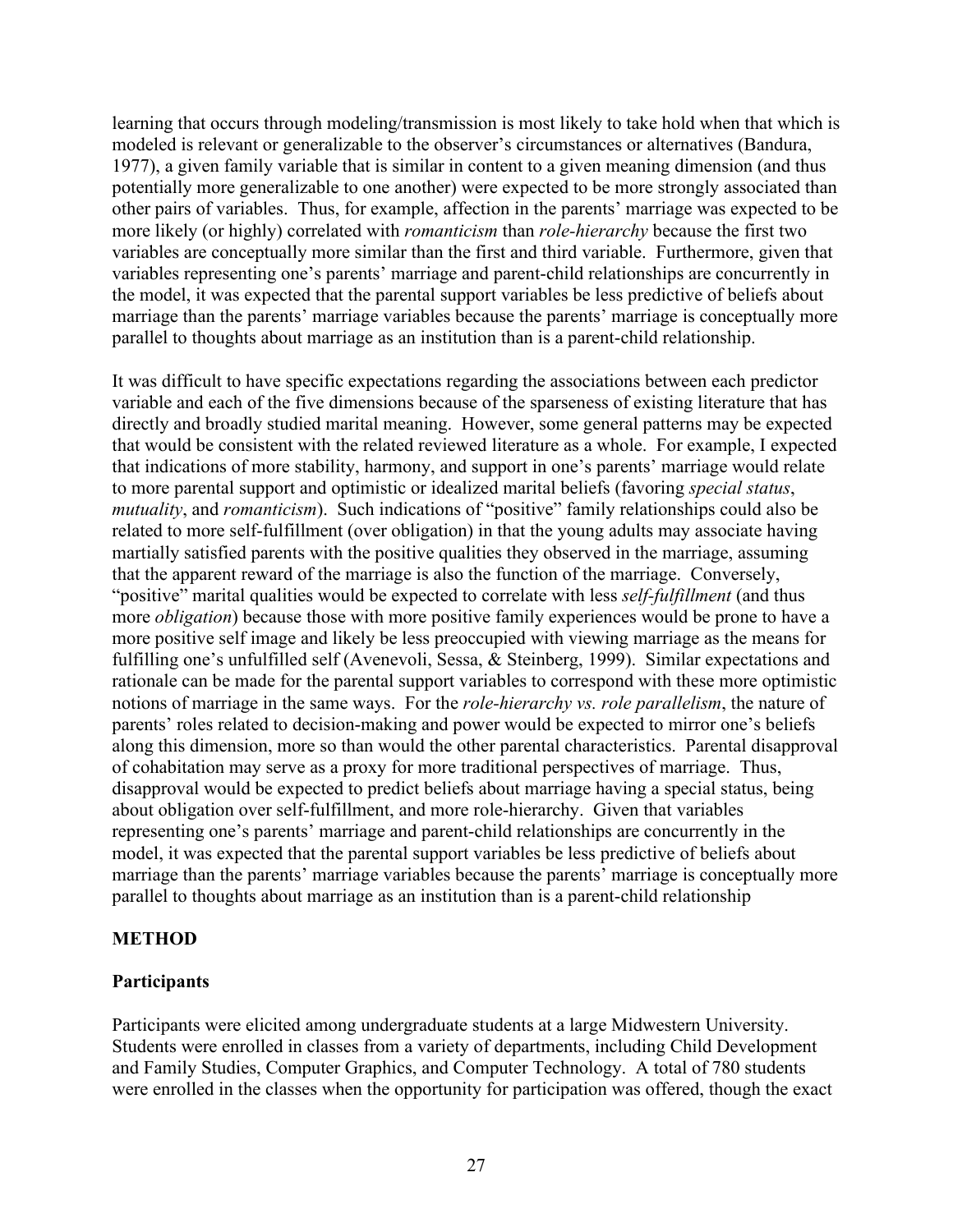attendance figures for the days on which the survey was introduced is unknown. This general population was selected because this age group is often involved in meaningful dating relationships, some of which may turn into marriages or at least have potential implications for whom/when someone marries. This population is also not far removed from family-of-origin experiences about which they would be asked to report. The convenient nature of the sample has limited generalizability but is useful for exploring minimally-studied theoretical associations of cognitions about marriage.

A total of 527 students (158 males, 369 females) participated fully in the study. Respondents replied to a questionnaire on the Internet after having been introduced to the survey. Participants ranged from 17 to 25 years old ( $M = 20.40$ ,  $SD = 1.70$ ). The sample was 89% white, 3% African American, 3% Asian American, 1.7% Latin American, and included a small number of students from other races. This racial composition of the sample was similar to the overall composition of the university. Almost 82% grew up with both biological parents, nearly 78% had married parents (including step parents), 36% of the sample were not seeing anyone romantically at the time of the survey, and about 13% were engaged and/or cohabiting.

## **Measures**

## *Marital Beliefs*

A list of 30 statements that reflect a variety of beliefs about marriage was assembled (see Hall, 2006 for the instrument). These statements were inspired by the five themes of marital meaning identified in the literature, and to the extent possible, were similar to measures used in the studies from the lit review. Respondents evaluated how true each statement was for "what [they thought] marriage is like" on a 5-point scale ranging from "not true at all" to "very true." Based on a confirmatory factor analysis of the data from the 527 respondents, items were used to create scales that represented the dimensions of marital meaning (see Hall, 2006). For the current study, inter-item reliability analyses were conducted on the scales to help create reliable endogamous variables. Only three of the five scales had alpha scores above .70, so the remaining two were not used for the current analysis. Further measurement development will have to be conducted in the future to adequately represent the other dimensions in subsequent research. Items for each scale were added together and then divided by the number of respective items. All scales range from one to five. Model items for the three dimensions include, "The personal happiness of an individual is more important than putting up with a bad marriage" (*selffulfillment vs. obligation*; three items; *alpha* = .80), "Maintaining romantic love is the key to lasting marital happiness" (*romanticism vs. pragmatism*; 11 items; *alpha* = .73), and "One spouse should have the final say on how the couple spends money" (*role hierarchy vs. role parallelism*; *alpha* = .77). Descriptive statistics for the scales and all other variables are displayed in Table 1.

#### *Family-of-Origin Measures*

*Recollection of parents' marriage*. Respondents reported their parents' marital status and characteristics. Parents' marital status was collapsed into two categories in order to create a dichotomous dummy variable for the analyses: married, without having experienced divorce (yes=1); or having experienced divorce at some time (which may include remarriage) (yes=0).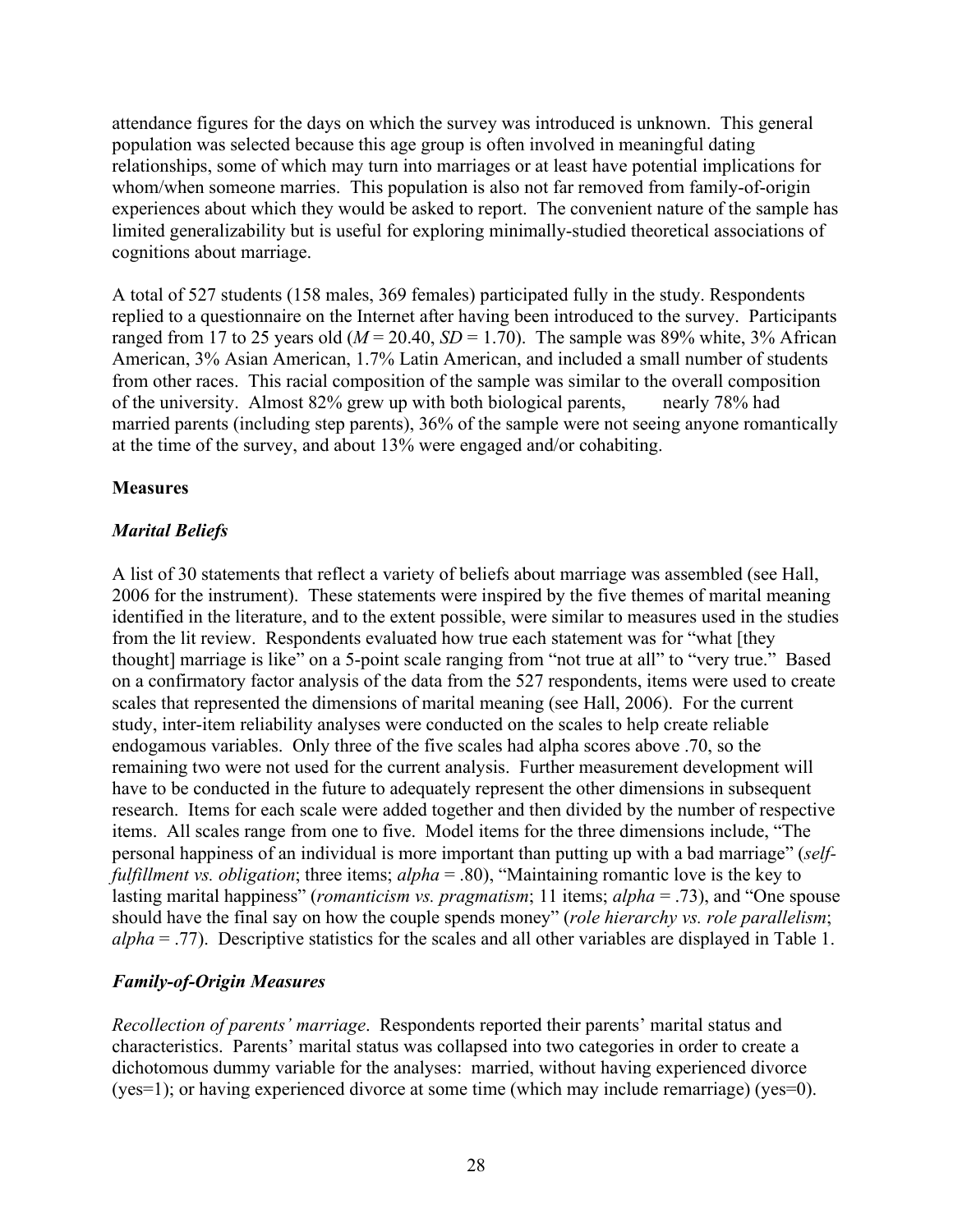A measure to capture young adults' recollections of their parents' marriage was adapted from a similar measure used in previous research (Carnelley & Janoff-Bulman, 1992). Participants indicated "how well [each] of the following descriptions (or characteristics) describe [their] parents' marriage while growing up," by rating a series of 14 (usually one-word) descriptors on 5-point scales ranging from "not well at all" to "very well." An important consideration for using these items was to retain information about discrete aspects of the parents' marriage that could be related to distinct dimensions of marital meaning. In other words, if the list of items were simply scaled together, specific information potentially relevant to a particular dimension could be overlooked. On the other hand, many of these items were highly correlated and could hamper analyses when included in the same model. To maintain as much unique information from the items (i.e. avoid scaling them all together) while avoiding correlations among the characteristics of .70 or above (Tabachnick & Fidell, 1996), two scales were created that represented somewhat distinct characteristics of marital quality. The first scale averaged three items: "affectionate," "expressive (express feelings openly)," and "together (doing many things together)." This scale was thought of as representing general affection in the marriage (*alpha* = .82). The second scale averaged two items: "domineering (one gets own way at the other's expense),"and "verbally abusive." This scale was though to represent a general uncooperativeness in the marriage (*alpha* = .77). Having two distinct measures of martial characteristics—one seemingly positive and the other seemingly negative—is consistent with past research that has measured marital quality along two separate (one being positive and the other negative) dimensions (Fincham & Linfield, 1997).

*Parents' values.* A single item represented the nature of parental values related to potential child behavior; specifically, how much it would "bother" the parents if their child lived with someone outside of marriage (adapted from Axinn & Thornton, 1992). The item was a 5-point scales ranging from "not at all" to "extremely."

*Parent-child relationship*. Measures from a study that analyzed similar parent-child constructs were used to measure maternal and paternal support (Amato & Booth, 1997). All items were rated on 5-point scales. Ten items measured support (five for each parent). Items ascertained the perceived frequency of certain behaviors, such as helping with homework, showing affection, and talking together "while [they] were growing up." Respective items were scaled to represent maternal and paternal support (*alpha* = .82 and *alpha* = .84, respectively).

#### **RESULTS**

A correlation matrix revealed that every family-of-origin variable was related to at least one of the three dimensions of marital meaning (see Table 1). In the correlation matrix and the following path diagram, a positive coefficient between a predictor variable and a meaning dimension indicates a positive correlation between that particular family relational characteristic and the end of the dimension that corresponds to the label on the meaning variable (parents having always been married positively correlates to the "role-hierarchy" end of the *rolehierarchy vs. role-parallelism* dimension). Some variables were unrelated or related in opposite ways to some or all of the dimensions, as predicted due to the distinct focus of each dimension. The next step was to enter the family variables and the dimension scales into a path diagram using AMOS 5 (Arbuckle, 2003). Paths were drawn that indicated the parental relationship and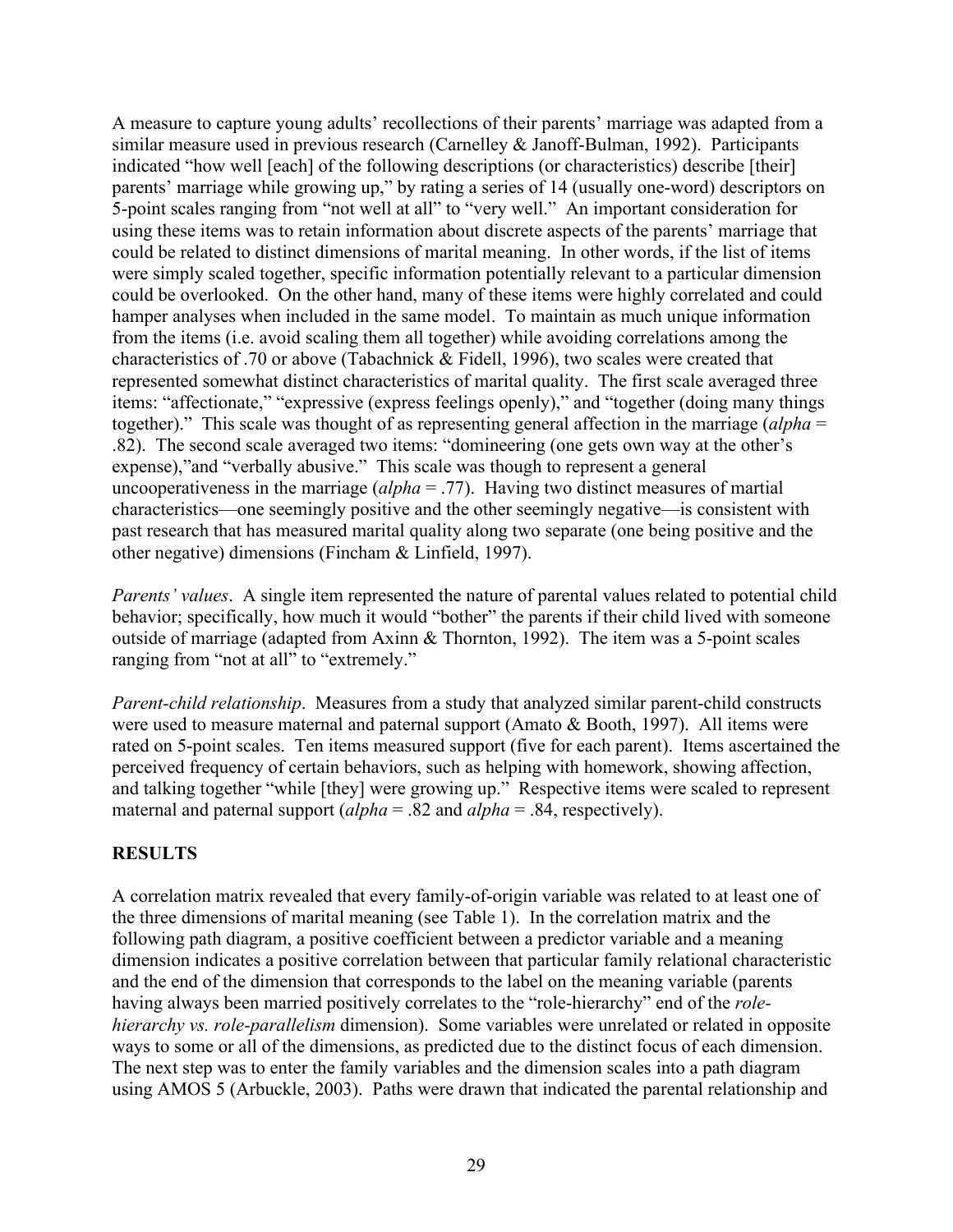values variables to be exogenous (all of which were allowed to correlate with one another), the parental support variables as endogamous relative to the parental relationship variables and predictive of the meaning dimension variables, and the meaning dimension variables (each labeled by one end of the dimension) as endogamous relative to all of the above variables. The errors of like endogenous variables (parental support or meaning dimensions) were allowed to correlate. Because of the limits to previous research and theory that specifically addresses predictors of marital meaning, the path analysis was largely driven by the data in that a full model was initially tested with the intention of removing statistically insignificant paths.

All predictor variables had significant direct (and in some cases indirect) paths to at least one of the meaning dimensions. Model fit statistics indicated a good fit between the data and the model  $(GFI = .99; AGFI .98; RMSEA = .02)$ . Because the sample included both male and female participants, a multi-group analysis was conducted that tested the assumption of invariance in the factor structures between male and female subsamples. The fit statistics (GFI = .98; AGFI = .93;  $RMSEA = .04$ ) suggest that the factor structures for males and females appear to be sufficiently similar to justify utilizing the same measurement model for a combined sample of males and females. Squared multiple correlations for *Self-fulfillment* (.06), *Romanticism* (.05), and *Rolehierarchy* (.05) indicated that most of the variance for the meaning dimensions was left unexplained by the family variables.

Some of the bivariate correlations were no longer significant once other variables were accounted for in the model. This was especially the case for correlations between family variables and the *romanticism* dimension and among the parents' marriage variables and the parental support variables. Subsequent experimentation with different models (not reported here) indicated that eliminating the parental support variables from the model did not result in the paths from "uncooperative" and "parents always married" becoming significant, suggesting that shared variance among the parents' marriage variables accounted for a decrease in the number of significant coefficients for the final model.

As expected, both maternal and paternal support variables were predicted by parental relationships variables and predicted at least one meaning dimension, suggesting both direct and indirect effects from "affection," "uncooperativeness," and "having always been married" to at least one meaning dimension. Parental disapproval of nonmarital cohabitation was predictive of two meaning dimensions, namely *self-fulfillment*, and *romanticism*.

#### **DISCUSSION**

Consistent with assumptions rooted in a symbolic interactionist framework, parenting constructs were relevant to how young adults thought about marriage along three specific dimensions. As expected, variables were generally related to one or more meaning dimensions but no single parenting variable was predictive of all dimensions; some parenting variables were related only indirectly to the dimensions. Because each of the dimensions focuses on a different topic or facet of marriage, some predictors appear to be more salient to one facet than another. Past research has typically investigated more global attitudes and levels of optimism toward marriage as an institution (Amato & DeBoer, 2001; Carnelley & Janoff-Bulman, 1992; Dostal & Langhinrichsen-Rohling, 1997; Gabardi & Rosen, 1992; Larson et al., 1998). The current study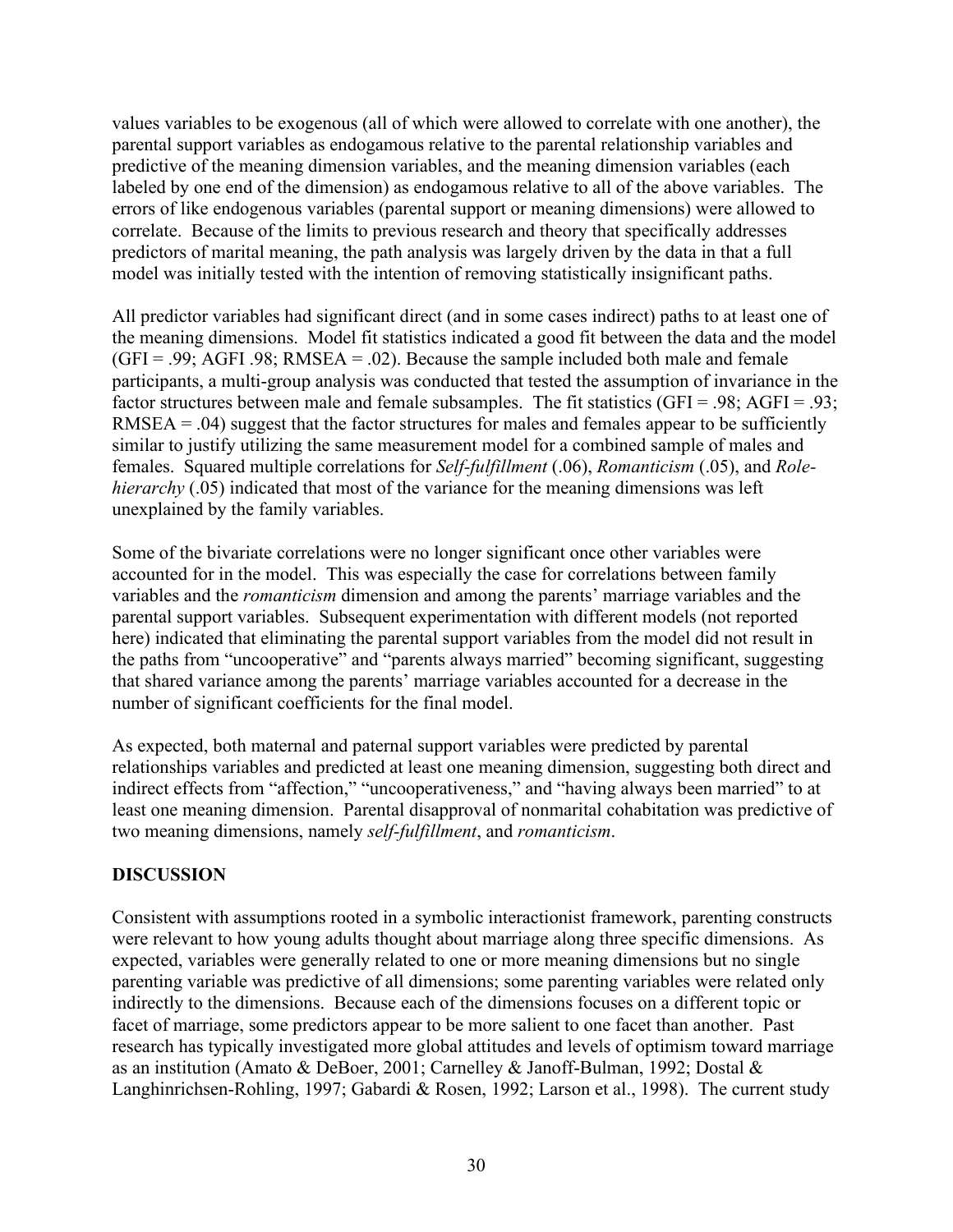suggests that links between family-of-origin relationships and subjective assumptions about marriage can be multifaceted and complex. Such links may be quite different from a simple connection between having parents with a "troubled" marriage and one's own positive or negative attitude toward marriage. Young people may be very specific about the assumptions they draw about marriage from past experience, applying only certain elements of their past to their perceptions of precise aspects of marriage. These perceptions may not be necessarily inherently positive or negative (such as being very enthusiastic about marriage), but function as a set or system of qualitatively distinct beliefs about marriage. Knowing whether and how the nature of the beliefs has a positive or negative effect on one's marriage requires further and continued research. Such research that incorporates a broad, multi-dimensional, and contentspecific approach to marital meaning may yield additional nuances and complexities yet discovered in the expanding research on cognition and marriage.

Based on general patterns in the limited existing research pertinent to marital meaning, I speculated that more positive and supportive family variables, including an affectionate and cooperative marriage, a lack of divorce, and high levels of parental support correlate with favoring *romanticism*. There was some support for this general pattern, especially on the bivariate level, though fewer variables were predictive of this dimension than expected (see additional discussion below). I offered competing predictions/explanations regarding selffulfillment, which may account for a lack of correlations associated with this dimension. Perhaps each explanation (seeing a happy marriage demonstrates the rewards of marriage and thus the focus of marriage is the self-fulfilling reward; or that a happy marriage is a sign of a healthy family environment in which a child would grow without the notion of getting married as a compensation for fulfillment that didn't occur in the home) applies to certain types of people or circumstance, thus canceling each other out. Further research may be able to determine moderating variables for such associations, or confirm that such constructs function completely independent of one another. However, having parents who had never been divorced and who were more strongly against nonmarital cohabitation were negatively associated with this dimension, suggesting perhaps that senses of obligation and commitment were modeled by the parents that were transmitted to their children's perceptions of marriage.

The expected associations with *role-hierarchy* were generally accurate. As expected, an uncooperative marriage was the most strongly associated variable with this dimension, which would be expected because they appear to be addressing similar elements of relationship dynamics. Interestingly, both facets of marital quality were positively associated with a stronger sense of role-hierarchy. First, this type of finding is consistent with the idea that marriages can have both positive and negative dimensions that are along separate continua rather than the opposite ends of the same continuum (Fincham & Linfield, 1997)—otherwise these two facets would be expected to have opposite associations with the same dimension. Second, this pattern suggests that children can generalize about marriage based on multiple sources of information, including interrelated but distinct elements of the same marital relationship. In this particular case, it is perhaps more likely that the parents who demonstrate domination and/or verbal abuse of one another may also have more rigidly-traditional gender roles that can enable such behavior, particularly by husbands. Thus, their children may generalize patterns of such a hierarchy toward marriage itself. At the same time (or perhaps for a different subset of the sample), children whose parents follow more traditional gender roles may also see their parents act openly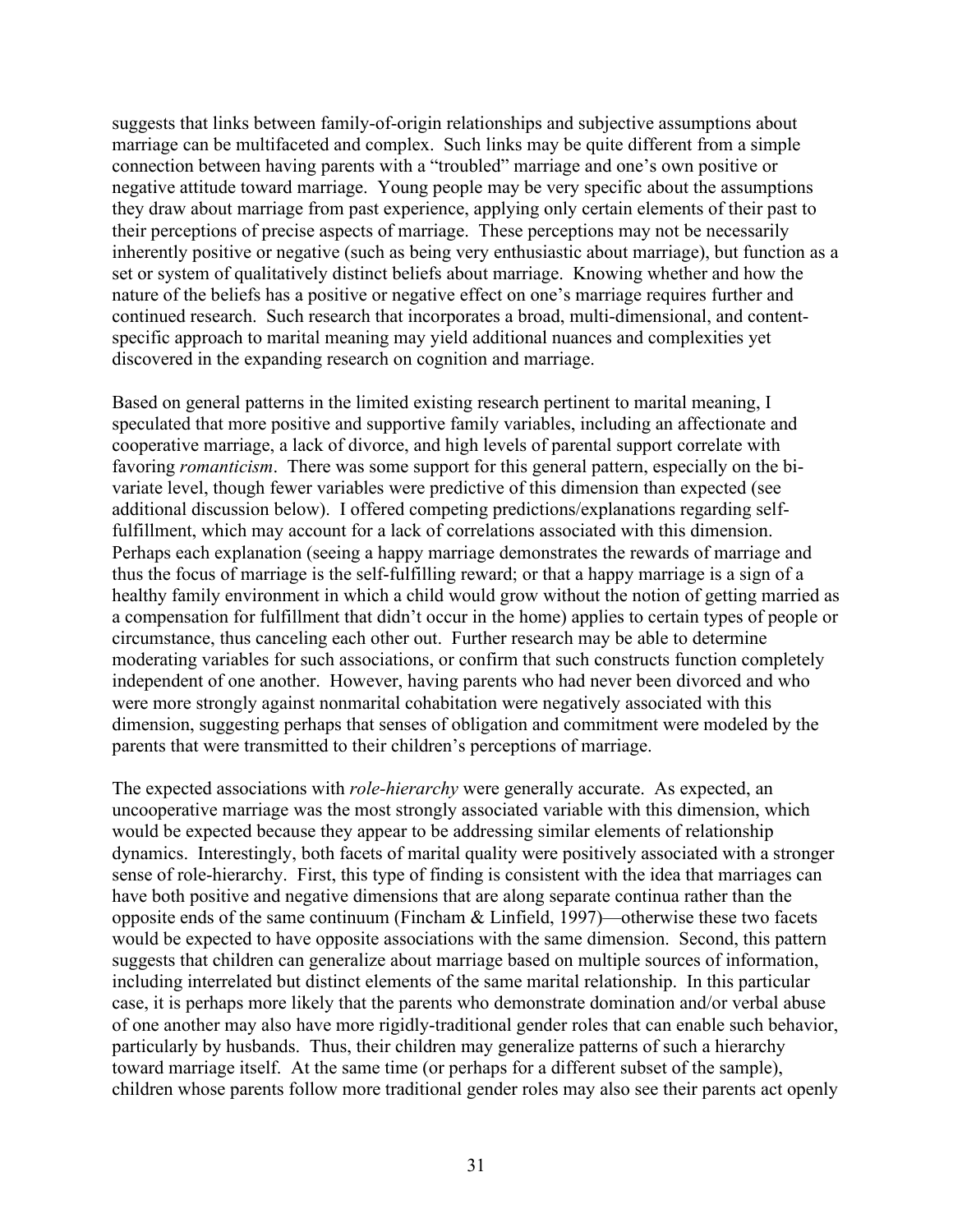affectionately toward one another, which may be consistent with research that shows higher levels of marital satisfaction and quality reported by more traditional couples (Baker, Kiger, & Riley, 1996; Kelley, 1999). Parents' marital status (having never experienced divorce or having experienced divorce) was also significantly related to the notion of role-hierarchy. This association may reflect a conventionality of traditional roles that one might see a prevalence of in never-divorced couples in that divorced and remarried couples tend to have less traditional gender roles (Bernstein, 2000).

I had reasoned that because the parents' marriage variables were conceptually more parallel with beliefs about marriage than the hierarchical nature of a parent-child relationship that the former would be more associated (compared to the latter) with the belief dimensions. The findings appear consistent with such reasoning. Though the parental support variables were not strongly or frequently associated with the meaning variables, they do exemplify how parents' marriage variables can have indirect effects on the meaning dimensions through the nature of parentalchild relationships. This pattern is consistent with the fact that parents' marital quality is often related to each spouse's parent-child relationships (Davies & Cummings, 1994). The path model suggests that both parent-parent and parent-child relationships can be pertinent to marital meaning, and that accounting for both types of relationships in the same model can give a more complete representation of a home environment in which meaning may be created and molded. Furthermore, paternal and maternal support were differentially related to the parents' marriage variables and the meaning dimensions. Future, more refined measures of parents' relationship characteristics could incorporate the gender of parent (each parents' treatment toward one another) rather than more general measures of overall marital quality, which could reveal further differences (or confirm similarities) in associations between specific gendered family relationships and certain belief systems of marriage.

This focus on specific correlations and the paths within the diagram generally addresses family processes that may be involved in constructing marital meaning. As alluded to in the introduction of this study, symbolic interactionism acknowledges the relevance of influences outside the family context, including larger social norms and values (Stryker, 1980; Thornton & Nardi, 1975). When looking at the total explained variance of each of the meaning dimensions, a relatively small amount is accounted for with the family variables. More sophisticated and indepth measures of the same (or similar) variables potentially could account for greater amounts of variance, but in general the results suggest that family of origin may only play a minor role in cognitions about marriage. In that the institution of marriage has a long history and has both legal and social sanctioning in the United States, and that most of the study participants have likely viewed media portrayals of marriage for most of their lives, much of marital meaning can be informed outside and independent of the family context. Young adults are not far removed from the adolescent cognitive notion of the "personal fable" that is conducive to assuming that what happens or applies to others won't happen or apply to "me" (Steinberg, 1996). This kind of thinking may limit how much a youth generalizes about marriage from concrete family experiences, and that other, more abstract sources of information about marriage may leave a more lasting impression. For example, it is a common observation that contemporary society as a whole holds highly-romantic views of marriage, and that young people tend to embrace such values for themselves (e.g., Whitehead  $& Popenoe, 2001$ ). Thus, romantic views of marriage may be more an artifact of cultural mores and popular media than what a child witnesses at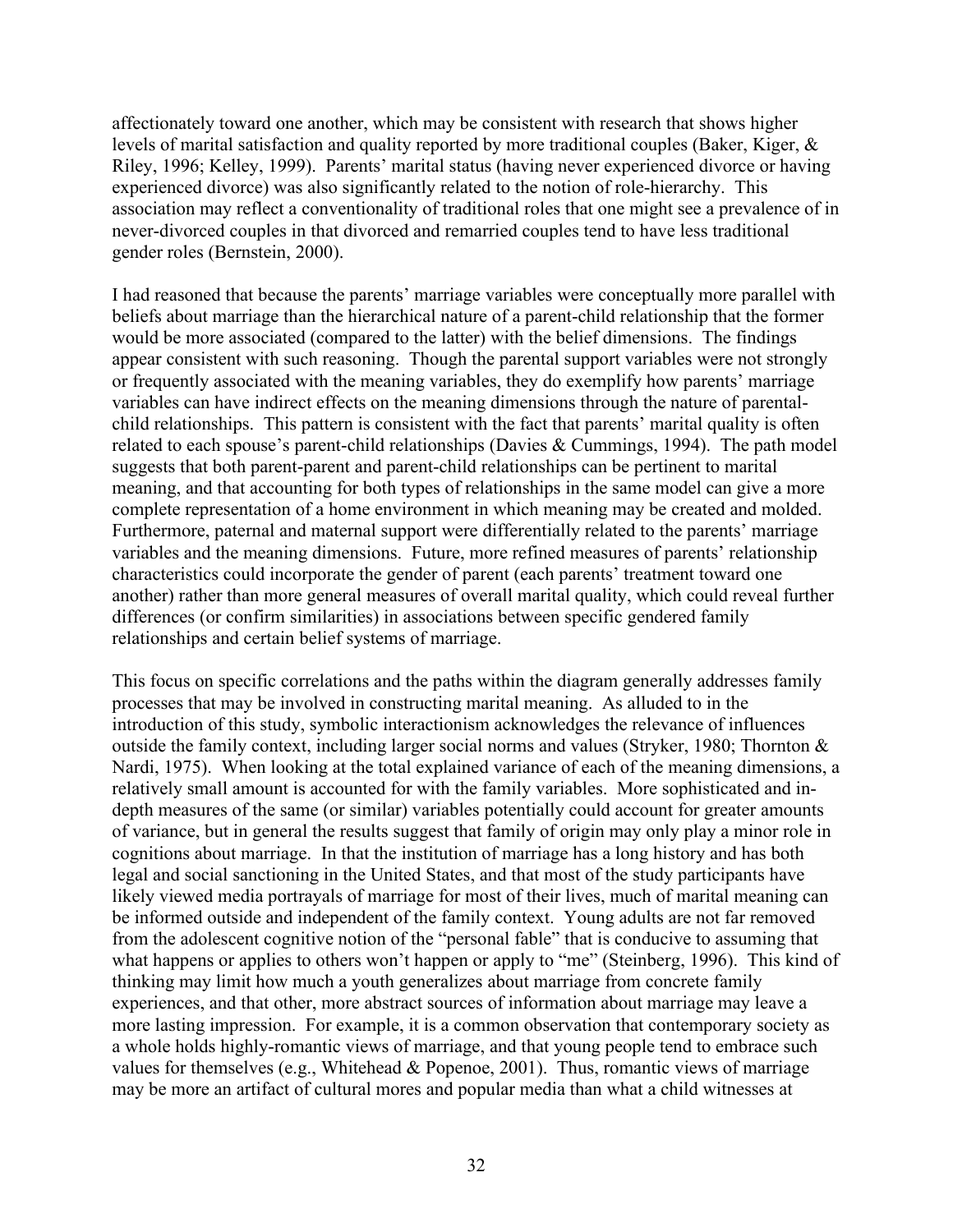home. Future research may benefit by investigating if and how parents respond to or work in conjunction with other influences on marital meaning (media images of social norms, peer and dating relationships) that result in particular marital belief systems. Prospective research that can track changes in family relationships and marital beliefs over time—along with behavior relevant to dating, courtship, and marriage—can be much more conclusive about the processes explored and speculated upon in the current study.

Though there are limits to the generalizabilty of this sample, and to causal interpretations due to the correlational and retrospective nature of the data and simplicity of some of the measures, this study has taken a unique approach to investigating possible origins for young adults beliefs about marriage. What one views and experiences in one's own family while growing up is often assumed to be fundamental in influencing one's expectations and beliefs about marriage, though this process has received little empirical attention, especially in a manner that incorporates a broad system of beliefs about marriage. To the extent that the beliefs and assumptions young people have about marriage influence their own behavior in preparation for (dating, courtship), entrance into, and behavior during marriage, what children learn from their parents about marriage may have meaningful and lasting implications for families. Transmission of such beliefs may occur without intended efforts, but rather through observed marital interaction and the nature of parent-child relationships. Parents and professionals who guide and educate parents may be able to make deliberate steps in preparing children for marriage or other, similar longterm relationships by focusing on the belief systems the children take into their dating and more serious intimate relationships. As research continues to identify and study unrealistic or otherwise dysfunctional relationship beliefs, parents and parenting professionals may have opportunities to compensate for the transmission of unhelpful beliefs by specifically addressing and discussing the beliefs of young people in ways that help them critique and perhaps modify marital assumptions that may lead to less healthy dating, courtship, and/or marital processes. Future research may also be helpful in evaluating the effectiveness of various educational intervention models with such an objective.

## **REFERENCES**

Amato, P. R., & Booth, A. (1997). *A generation at risk: Growing up in an era of family upheaval.* Cambridge, Mass: Harvard University Press.

Amato, P. R., & Booth, A. (2001). The legacy of parents' marital discord: Consequences for children's marital quality. *Journal of Personality and Social Psychology, 81,* 627-638.

Amato P. R., & DeBoer, D. D. (2001). The transmission of marital instability across generations: Relationship skills or commitment to marriage? J*ournal of Marriage and Family, 63*, 1038-1051.

Arbuckle, J. (2003). *Amos 5.0 Update to the Amos User's Guide*. Chicago, ILL: SmallWaters Corporation.

Avenevoli, S., Sessa, F. M, & Steinberg, L. (1999). Family structure, parenting practices, and adolescent adjustment: An ecological examination. In E. M. Hetherington (Ed), *Coping with*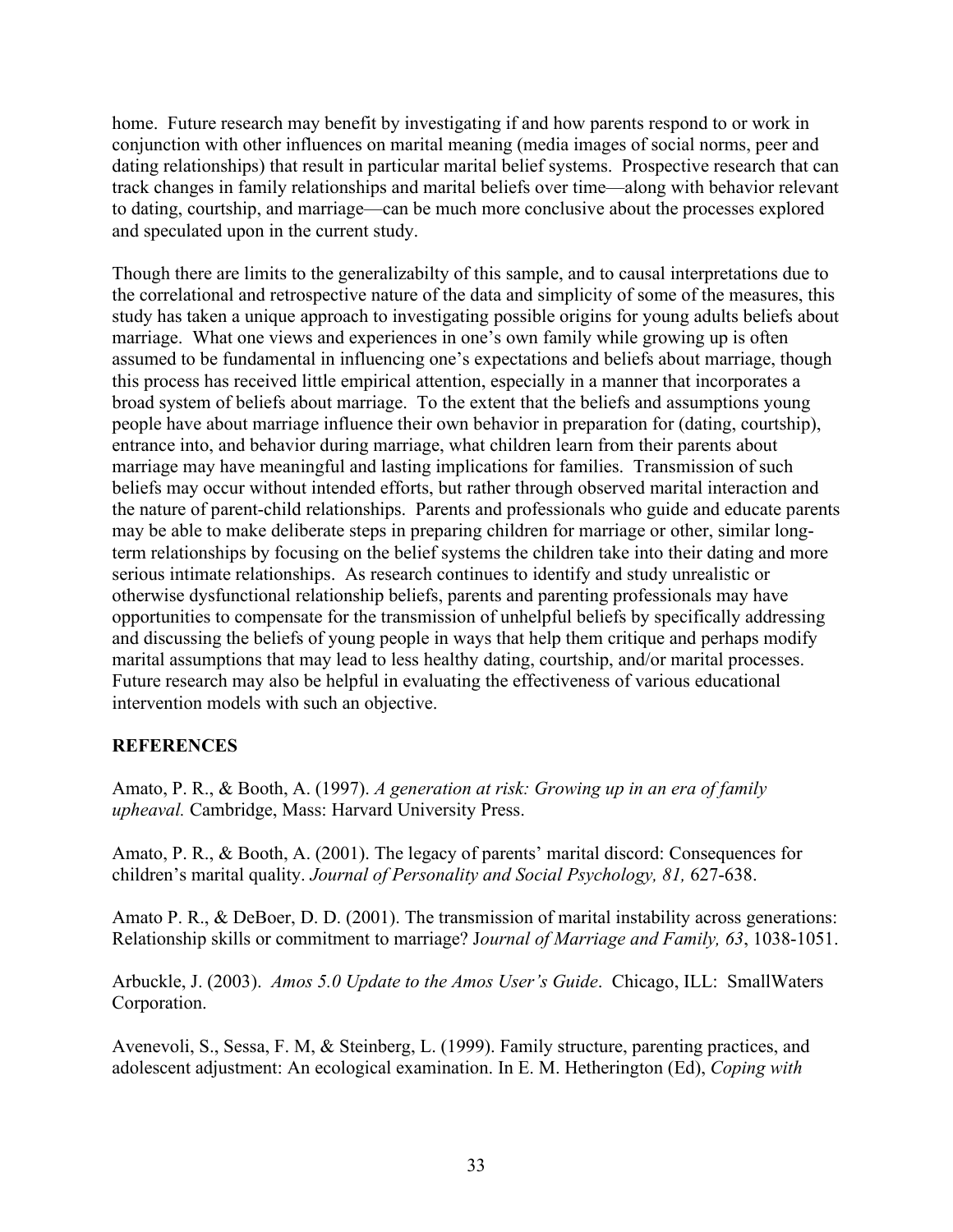*divorce, single parenting, and remarriage: A risk and resiliency perspective* (pp. 65-90). Mahwah, NJ: Lawrence Erlbaum Associates.

Axinn, W. G., & Thornton, A. (1992). The relationship between cohabitation and divorce: Selectivity or causal influence? *Demography, 29*, 357-374.

Baker, R., Kiger, G. & Riley, P. J. (1996). Time, dirt, and money: The effects of gender, gender ideology, and type of earner marriage on time, household-task, and economic satisfaction among couples with children. *Journal of Social Behavior and Personality, 11*, 161-177.

Bandura, A. (1977). *Social learning theory*. Englewood Cliffs, N.J.: Prentice-Hall.

Baldwin, M. W. (1992). Relational schemas and the processing of social information. *Psychological Bulletin, 112*, 461-484.

Baucom, D. H., Epstein, N., Rankin, L. A., & Burnett, C. K. (1996). Assessing relationship standards: The inventory of specific relationship standards. *Journal of Family Psychology, 10*, 72-88.

Bernstein, A. C. (2000) Remarriage: Redesigning couplehood. In P. Papp (Ed). *Couples on the fault line: New directions for therapists* (pp. 284-311). New York, NY, US: Guilford Press.

Black, L. E., & Sprenkle, D. H. (1991). Gender differences in college students' attitudes toward divorce and their willingness to marry. *Journal of Divorce & Remarriage, 14*, 47-60. Blumer, H. (1969). *Symbolic Interactionism: Perspective and method*. Englewood Cliffs: Prentice Hall.

Bradbury, T. N., & Fincham, F. D. (1993). Assessing dysfunctional cognition in marriage: A reconsideration of the relationship belief inventory. *Psychological Assessment, 5*, 92-101. Carnelley, K. B., & Janoff-Bulman, R. (1992). Optimism about love relationships: general vs specific lessons from one's personal experiences. *Journal of Social & Personal Relationships, 9*, 5-20.

Coiro, M. J., & Emery, R. E. (1998). Do marriage problems affect fathering more than mothering? A quantitative and qualitative review. *Clinical Child and Family Psychology Review*, *1*, 23-40.

Davies, P. T., & Cummings, E. M. (1994). Marital conflict and child adjustment: An emotional security hypothesis. *Psychological Bulletin, 116,* 387-411.

Dostal, C. & Langhinrichsen-Rohling, J. (1997). Relationship-specific cognitions and family-oforigin divorce and abuse. *Journal of Divorce & Remarriage, 27*, 101-120.

Egeland, B. (1993). A history of abuse is a major risk factor for abusing the next generation. In R. J. Gelles and D. R. Loseke (Eds.), *Current Controversies on Family Violence* (pp. 197-208). Newbury Park: Sage.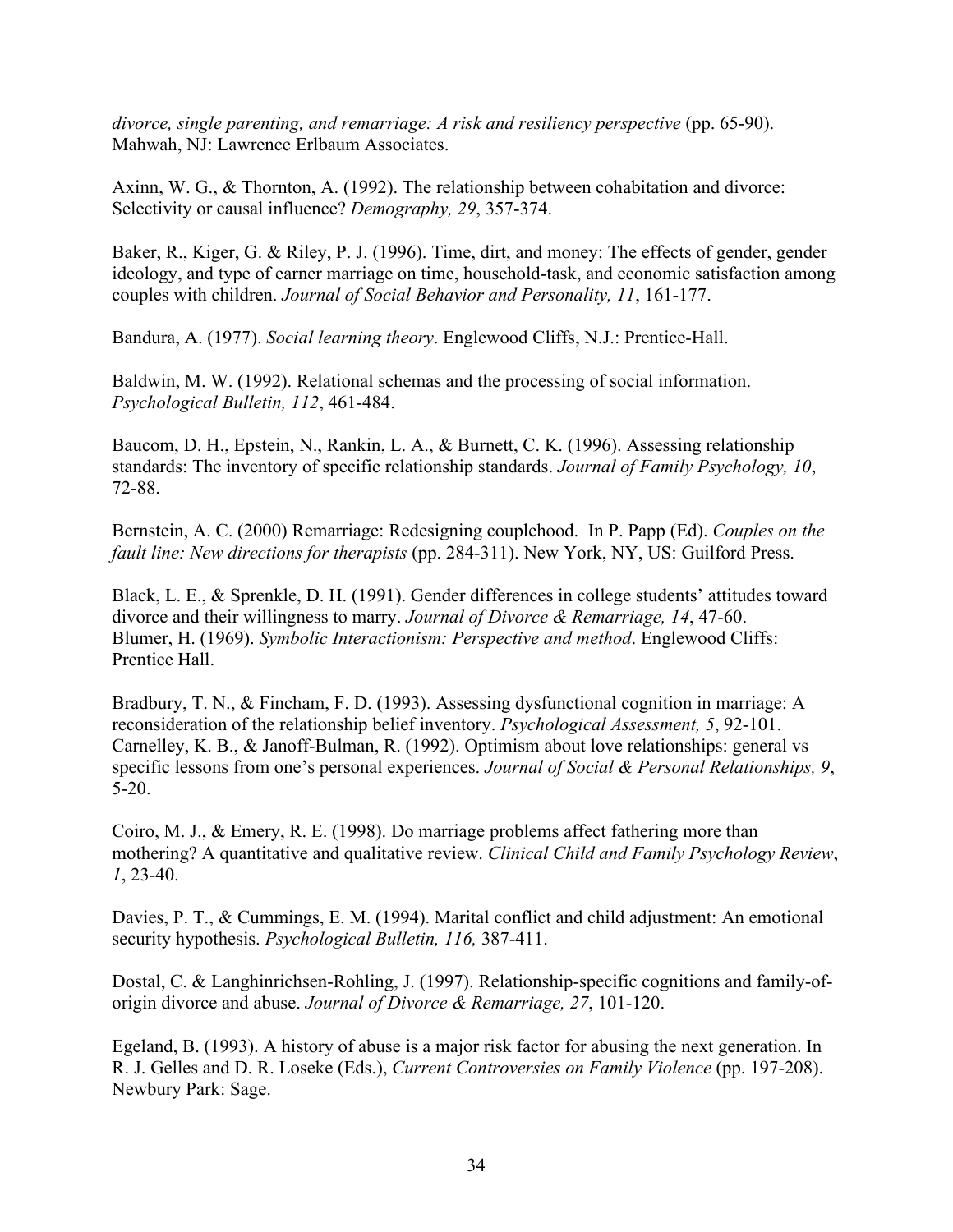Eidelson, R. J., & Epstein, N. (1982). Cognition and relationship maladjustment: Development of a measure of dysfunctional relationship beliefs. *Journal of Consulting & Clinical Psychology, 50*, 715-720.

Feng, D., Giarrusso, R., Bengtson, V. L., & Frye, N. (1999). Intergenerational transmission of marital quality and marital instability. *Journal of Marriage and the Family, 61,* 451-464.

Fincham, F. D., & Linfield, K. (1997). A new look at marital quality: Can spouses feel positive and negative about their marriage? *Journal of Family Psychology, 11*, 489-502.

Franuik, R., Cohen, D., & Pomerantz, E. M. (2002). Implicit theories of relationships: Implications for relationship satisfaction and longevity. *Personal Relationships, 9*, 345-367.

Gabardi, L., & Rosen, L. A. (1992). Intimate relationships: College students from divorced and intact families. *Journal of Divorce and Remarriage, 16*, 25-35.

Hall, S. S. (2006). Marital meaning: Exploring young adults' belief systems about marriage. *Journal of Family Issues, 37*, 1437-1458*.*

Kelley, D. L. (1999). Relational expectancy fulfillment as an explanatory variable for distinguishing couple types. *Human Communication Research, 25*, 420-442.

Knee, C. R., Patrick, H., Vietor, N. A., & Neighbors, C. (2004). Implicit theories of relationships: Moderators of the link between conflict and commitment. *Personality and Social Psychology Bulletin, 30*, 617-628.

Kurdek, L. A. (1992). Assumptions versus standards: The validity of two relationship cognitions in heterosexual and homosexual couples. *Journal of Family Psychology, 6*, 164-170.

Laible, D. J., & Carlo, G. (2004). The differential relations of maternal and paternal support and control to adolescent social competence, self-worth, and sympathy. *Journal of Adolescent Research, 19*, 759-782.

Larson, J. H., Benson, M. J., Wilson, S. M., & Medora, N. (1998). Family of origin influences on marital attitudes and readiness for marriage in late adolescents. *Journal of Family Issues, 16*, 1998.

Larson, J. H., & Thayne, T. R. (1998). Marital attitudes and personal readiness for marriage of young adult children of alcoholics. *Alcoholism Treatment Quarterly, 16*, 59-73.

Marks, S. R. (1986).*Three corners: Exploring marriage and the self*. Lexington, Mass: Lexington Books.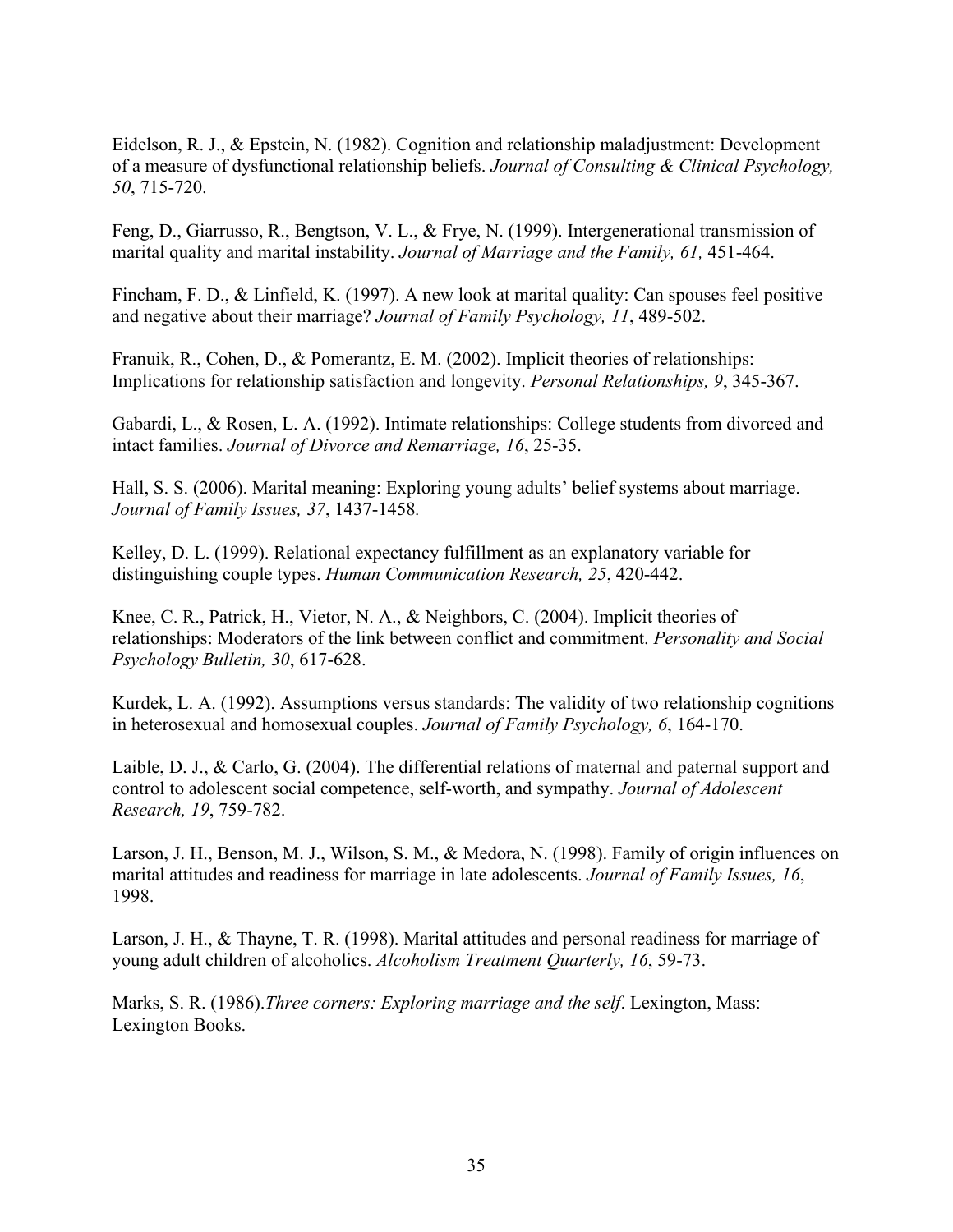National Institute of Child Health and Human Development (NICHD) (2000). Factors associated with fathers' caregiving activities and sensitivity with young children. *Journal of Family Psychology, 14*, 200-219.

Oropesa, R. S., & Gorman, B. K. (2000). Ethnicity, immigration, and beliefs about marriage as a "tie that binds." In L. J. Waite (Ed.), *The ties that bind: Perspectives on marriage and cohabitation* (pp. 188-211). New York: Aldine De Gruyter.

Pleck, J. H. (1997). Paternal involvement: Levels, sources, and consequences. In M.E. Lamb (Ed.), *The role of the father in child development* (3rd ed., pp. 66-103). New York: Wiley.

Rohner, R. P., & Veneziano, R. A. (2001). The importance of father love: History and Contemporary Evidence. *Review of General Psychology, 5*, 382-405.

Rogers, S. J., & Amato, P. R. (2000). Have changes in gender relations affected marital quality? *Social Forces, 79*, 731-753.

Rokeach, M. (1968). *Beliefs, attitudes, and values*. San Francisco: Jossey-Bass.

Steinberg, L. (1996). *Adolescence*. New York: McGraw-Hill.

Stryker, S. (1980). *Symbolic interactionism: A social structural version*. Menlo Park, CA: Benjamin / Cummings.

Tabachnick, B. G., & Fidell, L. S. (1996). *Using multivariate statistics*. New York: Harper Collins.

Taris, T. W., Semin, G. R., & Bok, I. A. (1998). The effect of quality of family interaction and intergenerational transmission of values on sexual permissiveness. *Journal of Genetic Psychology, 159*, 237-250.

Thornton, R., & Nardi, P. M. (1975). The dynamics of role acquisition. *American Journal of Sociology, 80*, 870-885.

Wamboldt, F. S., & Reiss, D. (1989). Defining a family heritage and a new relationship identity: Two central tasks in the making of a marriage. *Family Process, 28*, 317-335.

Whitehead, B. D., & Popenoe, D. (2001). *Who wants to marry a soul mate? New survey finding on young adults' attitudes about love and marriage*. New Brunswick, N.J.: The National Marriage Project.

Wimberley, D.W. (1992). Religion and role-identity: A structural symbolic interactionist conceptualization of religiosity. *The Sociological Quarterly, 30*, 125-142.